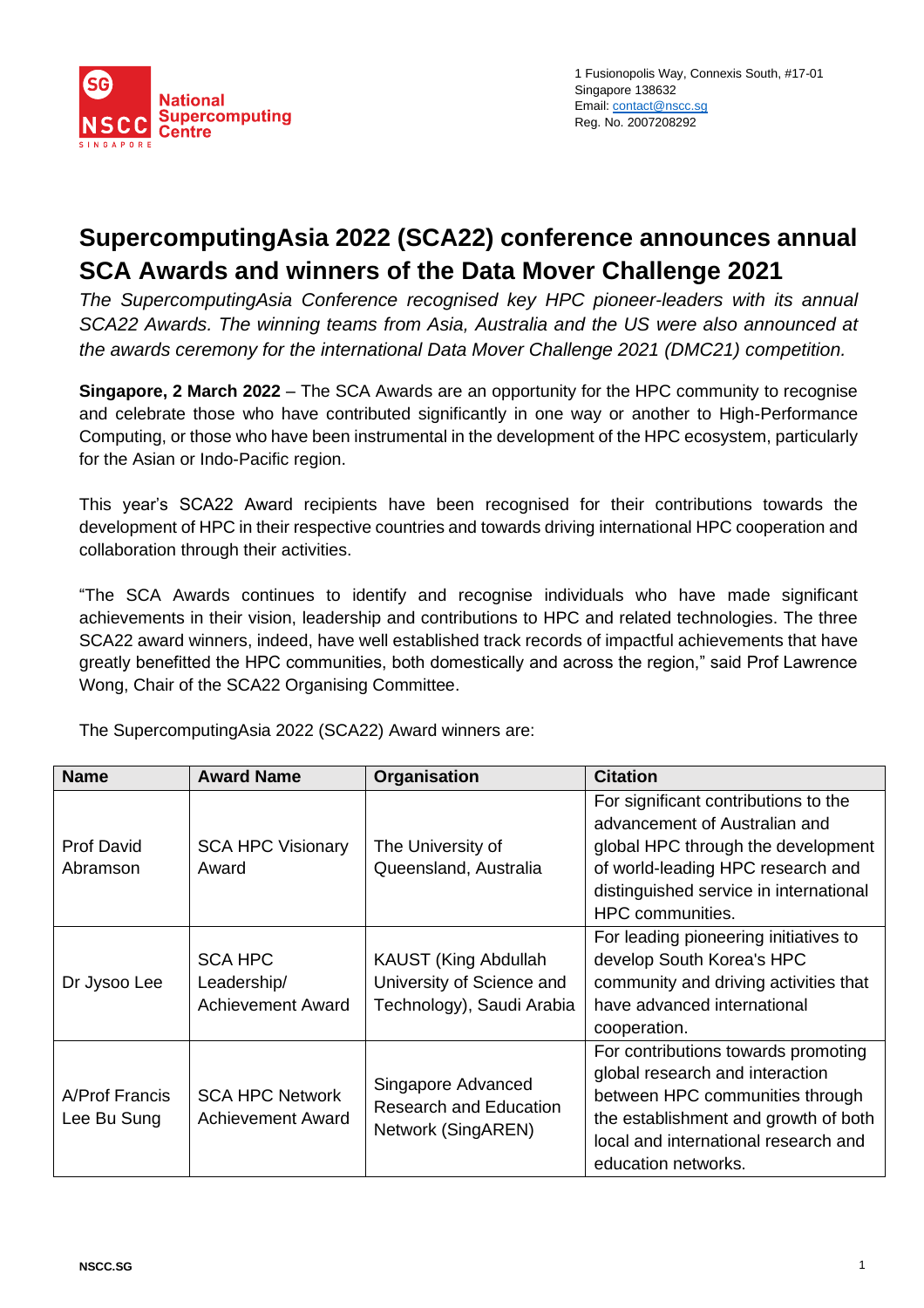

The winners were nominated, assessed and selected based on their significant and pioneering contributions to the HPC community. The SCA22 awards were presented at the SCA22 Awards Ceremony, held on 2 March 2022 at the **SupercomputingAsia 2022 (SCA22)** hybrid conference in Singapore.



*A/Prof Tan Tin Wee, Chief Executive, National Supercomputing Centre (NSCC) Singapore & Co-Chair of the SCA22 Steering Committee (left) presenting the award to A/Prof Francis Lee Bu Sung (right) at the SCA22 Conference in Singapore.*

A solemn tribute was also given to the most recent past winner, Dr Putchong Uthayopas from Kasetsart University, Thailand who had passed on late last year. The recipient of the SCA21 Asia HPC Leadership Award in March 2021 for his role in growing the HPC capability in Thailand and his contributions to ASEAN HPC collaboration, Dr Putchong was fondly remembered as a dedicated pioneer and champion of HPC in Thailand and also across Asia.

For more information about our winners, please refer to the Annexes below.

For more information about the SupercomputingAsia Awards and past winners, please visit [https://www.sc-asia.org/sca-awards/.](https://www.sc-asia.org/sca-awards/)

#### **Data Mover Challenge 2021**

Moving data is an essential foundation of national and global science. The international Data Mover Challenge (DMC) is a competition organised by the National Supercomputing Centre (NSCC) Singapore that aims to bring together experts from industry and academia in a bid to test their software and solutions for transferring huge amounts of research data. The DMC competition encourages international teams to come up with the most advanced and innovative solutions for data transfer across servers located in Singapore, Australia, Canada, Europe, USA, South Korea, Japan and Saudi Arabia that are connected by 100Gbps international research and education networks.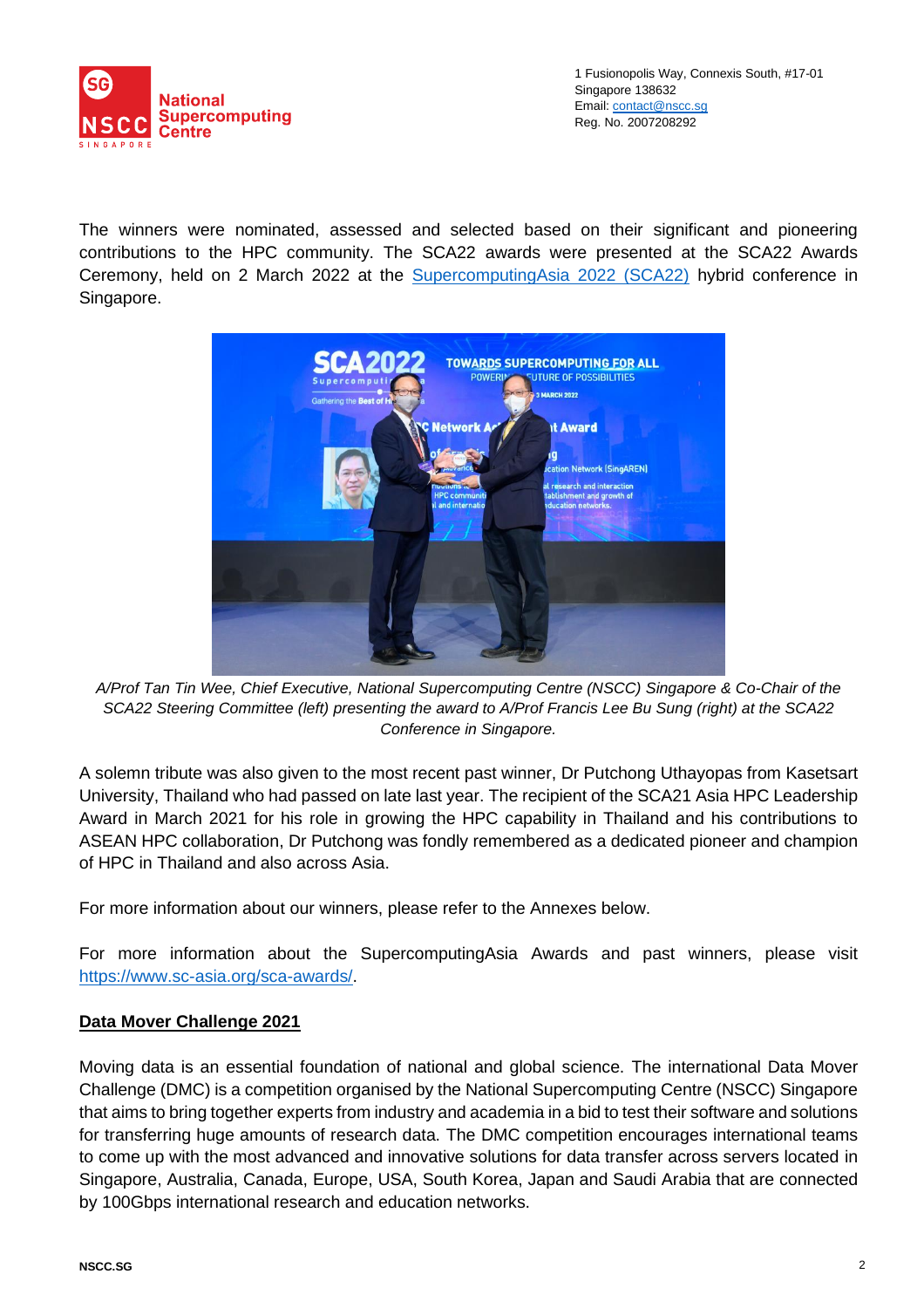



Seven international teams from Singapore, Japan, Poland, Australia, Malaysia, USA and Germany participated in the DMC21 competition. The challenge focused on optimising point-to-point data transfers between sites – a crucial step forward in advancing research collaboration and sharing. Teams competed by deploying the best software tools on Data Transfer Nodes (DTNs) that were set up within existing international networks across the globe.

After three gruelling months of development and deployment of software, the panel of international judges conducted extensive deliberations and reviews and the results of the DMC21 were announced at the [SupercomputingAsia 2022](http://www.sc-asia.org/) (SCA22) hybrid conference. Winners were invited to present their winning solutions live at SCA22.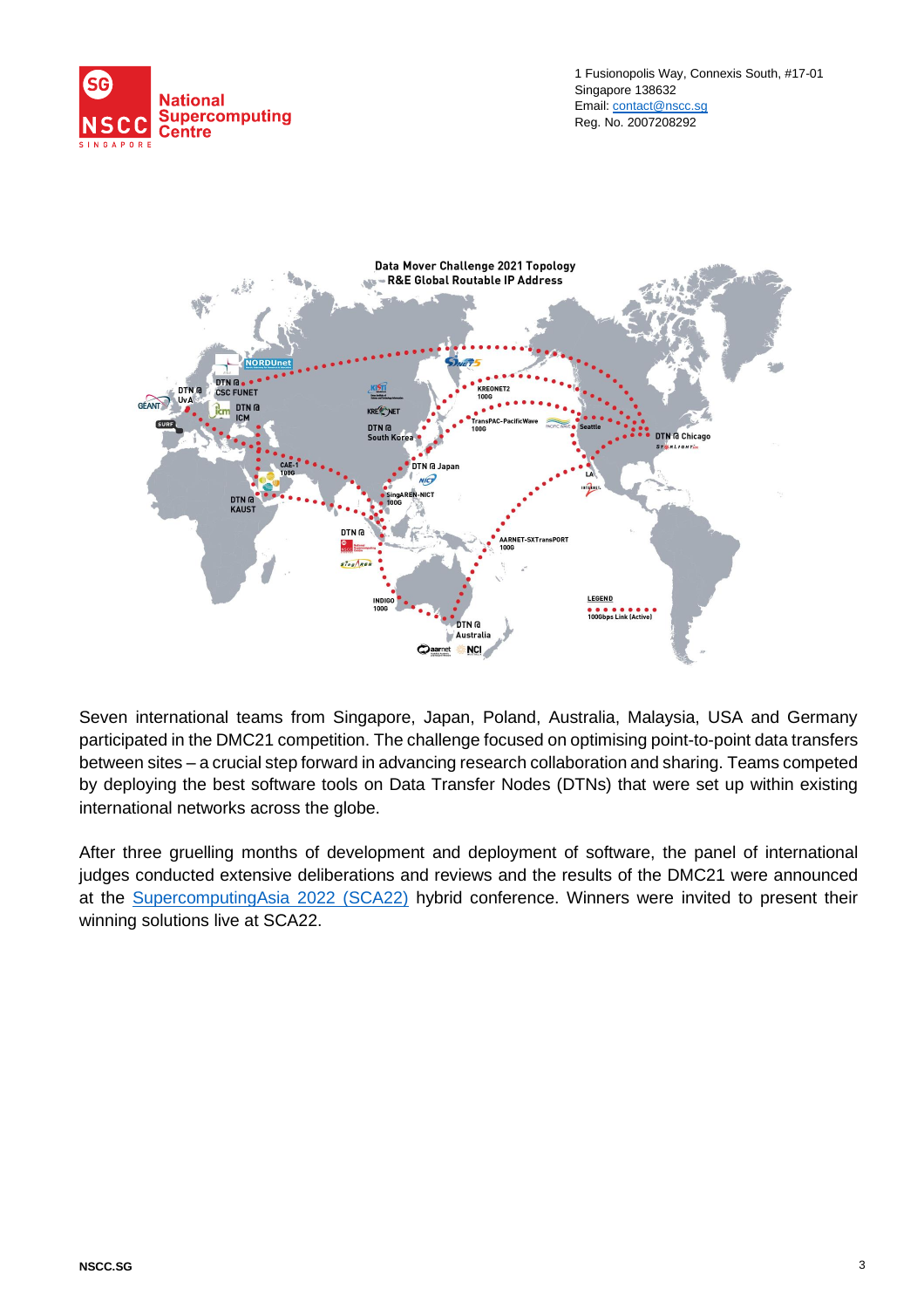



*A/Prof Tan Tin Wee, Chief Executive, National Supercomputing Centre (NSCC) Singapore & Co-Chair of the SCA22 Steering Committee (left), presenting the award for "Best Long-Distance Performance AND Overall Winner" to a representative from Team Ciena-iCair-UETN (right) at the SCA22 Conference in Singapore.*

"The DMC judging committee was presented with an interesting range of participants who each had a unique approach to the challenge. The winning solutions covered the spectrum of network technology and the quality of the entries were highly regarded by the judging panel, with each presenting its own merits in various use cases," said Mr Andrew Howard, Associate Director of Cloud Services at the National Computational Infrastructure (NCI) Australia, and Chief Judge of the DMC21 Judging Committee.

Commenting on the uniqueness of each team's winning solutions, Mr Howard said, "*Team MUSASHINO* created a new internet protocol which was able to deliver a reliable data transfer service over a range of network conditions like loss and congestion while two other teams, *Arcitecta* and *Globus*, focused on using the network efficiently. *Arcitecta* optimised for large reliable dataset replication within an existing data management framework while *Globus* utilised a well-established data transfer ecosystem and applied it to the DMC context. Team *Fast is Good* focused on delivering large data sets through firewalls and impaired networks efficiently. Team *Ciena-iCair-UETN* produced a highly optimised framework which was able to programmatically define a data transfer with the ability to employ machine learning to optimise the paths, network configurations, protocols and throughput presented through a Jupyter interface. It was also able to integrate with existing Jupyter workflows."

"The judging committee would like to thank the teams who participated and our partners across the global HPC and NREN community who kindly provided their expertise, resources and capabilities and their ongoing support through the challenge," continued Mr Howard.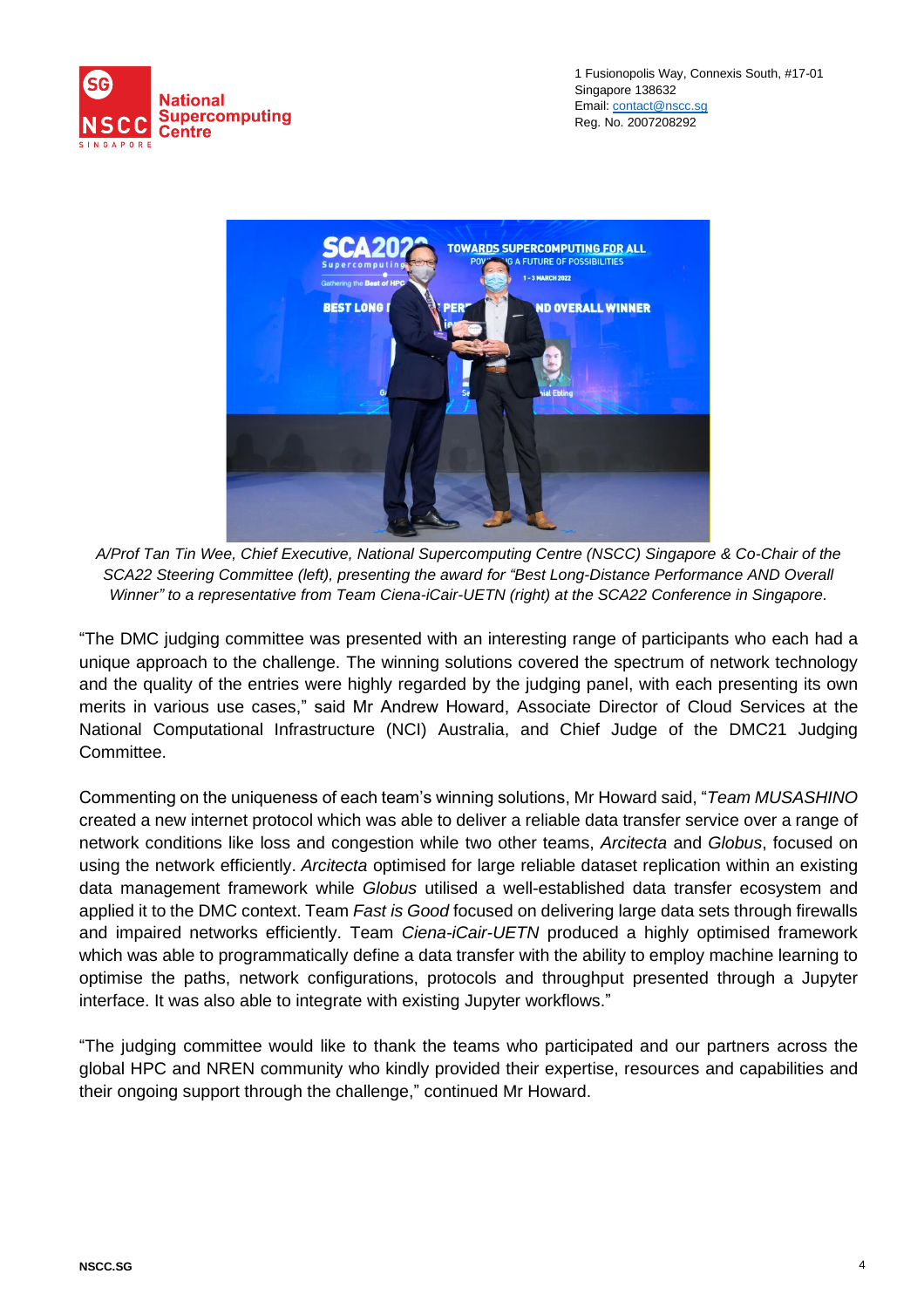

### **Congratulations to all the winning DMC 21 teams!**

| <b>Team</b>      | <b>Country</b> | <b>Award Name</b>                     | <b>Citation</b>                      |  |
|------------------|----------------|---------------------------------------|--------------------------------------|--|
|                  | Japan          |                                       | reliable<br>Good<br>proprietary      |  |
| Team             |                | Most Innovative and Best              | friendly<br>other<br>protocol,<br>to |  |
| <b>MUSASHINO</b> |                | <b>IPv6 Performance</b>               | internet protocol. Good,<br>high     |  |
|                  |                |                                       | speed IPv6 protocol.                 |  |
| Arcitecta        | Australia      | Most Complete Solution and            | architecture<br>Good<br>system       |  |
|                  |                | <b>Best Software Architecture</b>     | design.                              |  |
| Fast Is Good     |                |                                       | exploitation<br>Good<br>οf           |  |
| (Raysync/Robust) | Malaysia/China | <b>Best Virtualisation Support</b>    | containerisation                     |  |
| Globus           | <b>USA</b>     | Software<br><b>Best</b><br>Integrated | Good end user software design        |  |
|                  |                | Experience                            | and architecture                     |  |
| Ciena-iCair-     | Canada/USA     | Best<br>Long-Distance                 | Highest consistent throughput,       |  |
| <b>UETN</b>      |                | Performance AND Overall               | especially over long distance        |  |
|                  |                | Winner                                | from Europe to Australia             |  |

### **DMC21 Judging Panel**

Participants were assessed and awardees were selected by an international panel of judges comprising domain experts and professionals in the field of networking and data transfer. Members of the judging panel for DMC21 included:

| <b>Name</b>            | <b>Designation &amp; Organisation</b>               | <b>Country</b>  | <b>Panel</b> |
|------------------------|-----------------------------------------------------|-----------------|--------------|
| Andrew Howard          | Associate Director - Cloud<br>Services,             | Australia       | Chief Judge  |
|                        | National Computational Infrastructure (NCI)         |                 |              |
| Cees de Laat           | Professor, Informatics Institute, Faculty of        | The Netherlands | Judge        |
|                        | Science, University of Amsterdam                    |                 |              |
| Francis Lee Bu<br>Sung | Associate Professor, School of Computer             |                 |              |
|                        | Engineering,<br>Nanyang<br>Science and              | Singapore       | Judge        |
|                        | Technological University (NTU)                      |                 |              |
| Lawrence Wong          | <b>Emeritus Professor, Department of Electrical</b> |                 |              |
|                        | & Computer Engineering, National University         | Singapore       | Judge        |
|                        | of Singapore (NUS)                                  |                 |              |
| Tim Chown              | Network Development Manager, Jisc                   | United Kingdom  | Judge        |

For more information about the Data Mover Challenge 2021 (DMC21), the participants and the supporting partners, please visit [https://www.nscc.sg/data-mover-challenge-2021/.](https://www.nscc.sg/data-mover-challenge-2021/)

\_\_\_\_\_\_\_\_\_\_\_\_\_\_\_\_\_\_\_\_\_\_\_\_\_\_\_\_\_\_\_\_\_\_\_\_\_\_\_\_\_\_\_\_\_\_\_\_\_\_\_\_\_\_\_\_\_\_\_\_\_\_\_\_\_\_\_\_\_\_\_\_\_\_\_\_\_\_\_\_\_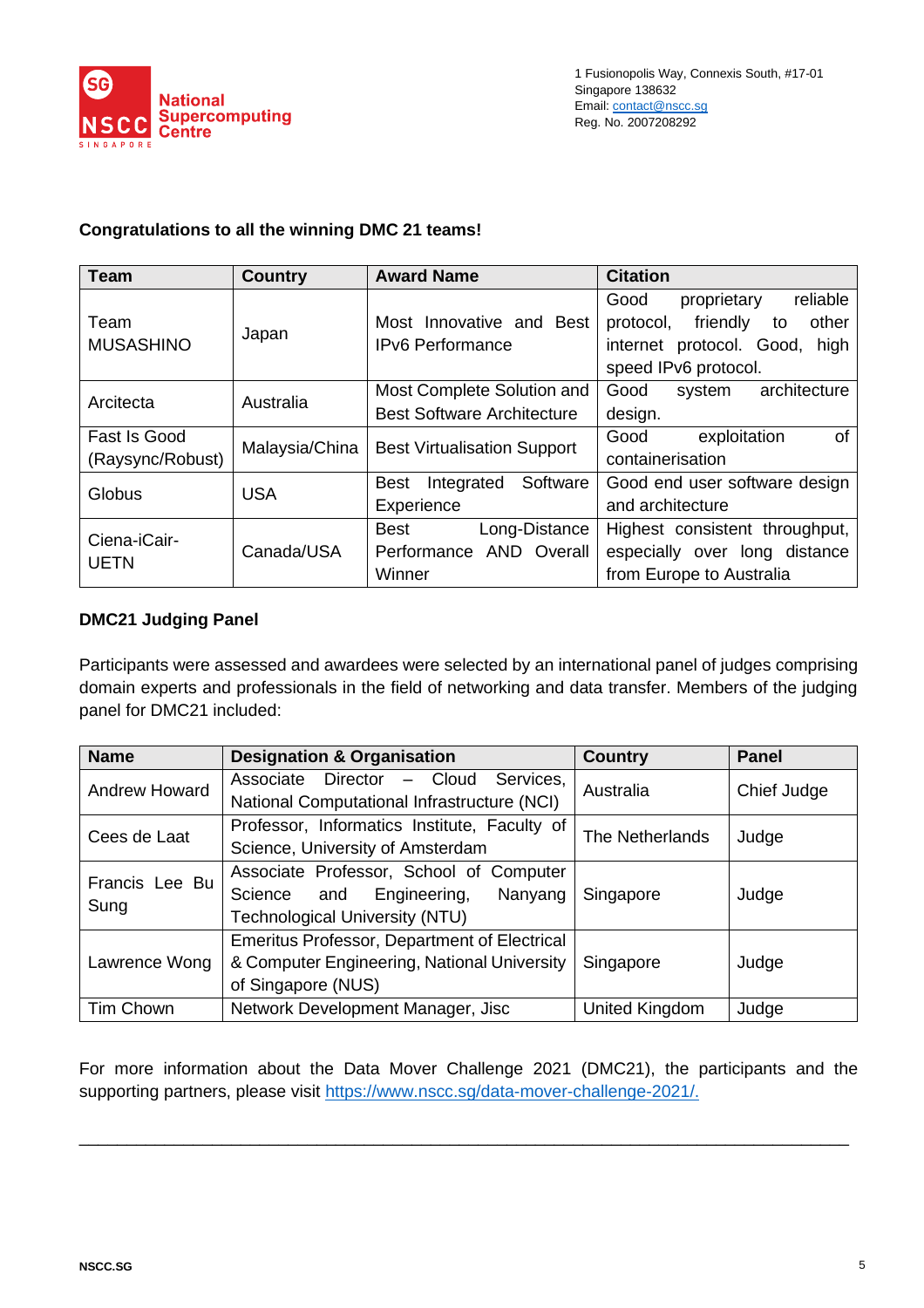

### **For further information, contact:**

Ms Alethea Loh Marketing & Engagements [alethea@nscc.sg](mailto:alethea@nscc.sg) National Supercomputing Centre (NSCC) Singapore [www.nscc.sg](file:///C:/Users/eugen/Downloads/www.nscc.sg)

#### **About the SupercomputingAsia 2022 (SCA22) Conference**

Co-organised by HPC centres from Singapore, Japan, Australia and Thailand, SupercomputingAsia 2022 (SCA22) is an annual conference that encompasses an umbrella of notable supercomputing and allied events in Asia. SCA22 will be held as a hybrid conference from 1 to 3 March 2022. The key objective of SupercomputingAsia conference is to promote a vibrant and relevant HPC ecosystem in Asia. Delegates will be able to gain access to visionary insights from thought leaders in academia and industry, optimum networking opportunities and the Supercomputing community in Asia. The conference co-organisers include the National Supercomputing Centre (NSCC) Singapore, RIKEN Center for Computational Science (R-CCS), Research Organization for Information Science and Technology (RIST), Pawsey Supercomputing Centre and the National Computational Infrastructure (NCI) Australia. Since 2018, the SCA conference series has quickly grown to become a key meeting and networking platform for the HPC and supercomputing value chain for Asia and internationally. Partners share new insights, discuss trends and present the latest advances the development of HPC. The conference attracts international delegates including mid- and C-level executives, principal researchers and HPC professionals from academia, industry and the public sector.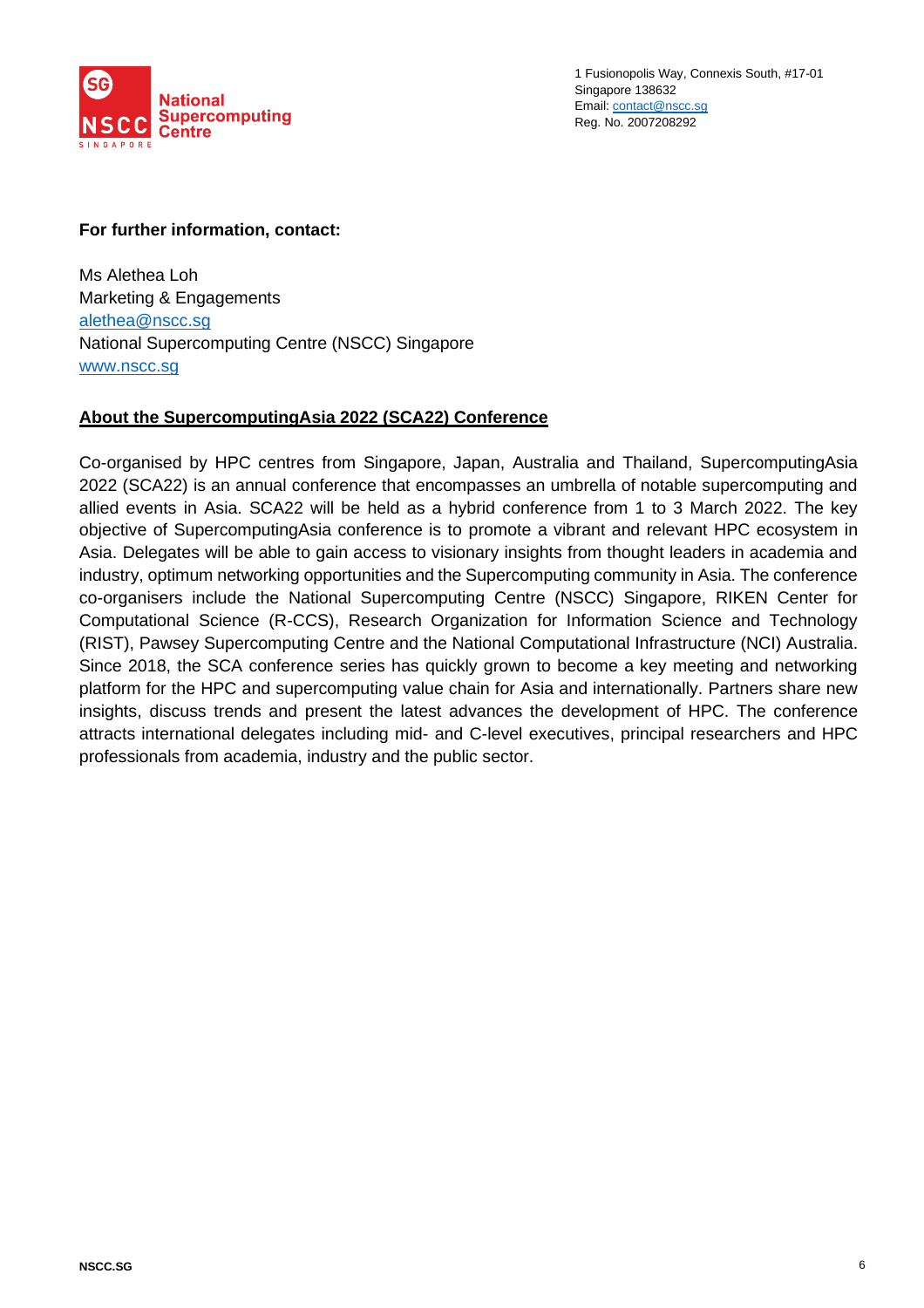

### **Annex A – Information on SCA22 Award Winners**

## **SCA HPC Visionary Award**

The SCA HPC Visionary Award recognises an outstanding individual who has demonstrated great vision in the future of HPC and has contributed significantly to the development of the HPC community, particularly for the ASEAN, Asian and Australasian regions.

## **Citation**

For significant contributions to the advancement of Australian and global HPC through the development of world-leading HPC research and distinguished service in international HPC communities.



# Prof David Abramson

The University of Queensland, Australia

David is a Professor of Computer Science, and currently heads the University of Queensland Research Computing Centre.

He has been involved in computer architecture and high-performance computing research since 1979. He has held appointments at Griffith University, CSIRO, RMIT and Monash University.

Prior to joining UQ, he was the Director of the Monash e-Education Centre, Science Director of the Monash e-Research Centre, and a Professor of Computer Science in the Faculty of Information Technology at Monash. From 2007 to 2011 he was an Australian Research Council Professorial Fellow.

David has expertise in High Performance Computing, distributed and parallel computing, computer architecture and software engineering. He has produced in excess of 230 research publications, and some of his work has also been integrated in commercial products. One of these, Nimrod, has been used widely in research and academia globally, and is also available as a commercial product, called EnFuzion, from Axceleon.

His world-leading work in parallel debugging is sold and marketed by Cray Inc, one of the world's leading supercomputing vendors, as a product called ccdb.

David is a Fellow of the Association for Computing Machinery (ACM), the Institute of Electrical and Electronic Engineers (IEEE), the Australian Academy of Technology and Engineering (ATSE), and the Australian Computer Society (ACS).

His hobbies include recreational cycling, photography and making stained glass windows. He is also an amateur playwright, and author of Purely Academic.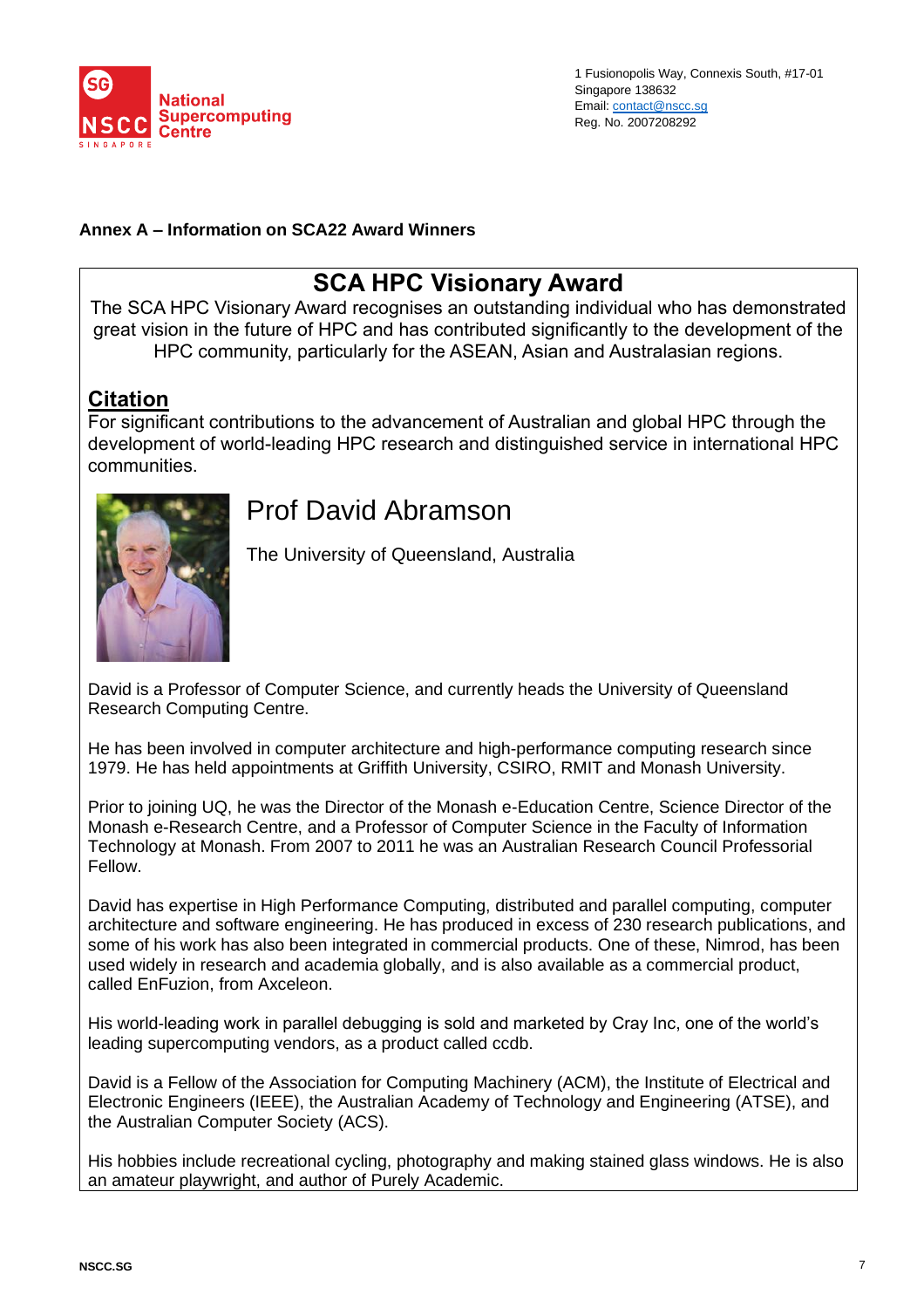

# **SCA HPC Leadership/Achievement Award**

The SCA HPC Leadership/Achievement Award recognises an outstanding individual with excellence in leadership within the HPC community, particularly for the ASEAN, Asian and Australasian regions.

## **Citation**

For leading pioneering initiatives to develop South Korea's HPC community and driving activities that have advanced international cooperation.



# Dr Jysoo Lee

KAUST (King Abdullah University of Science and Technology), Saudi Arabia

Dr Jysoo Lee is Facilities Director of the Research Computing Core Labs at KAUST (King Abdullah University of Science and Technology) in Saudi Arabia. He is responsible for KAUST's highperformance computing, artificial intelligence, and visualization services. Prior to this role, Lee was Director of the Supercomputing Center in KISTI (Korea Institute of Science and Technology Information) and Founding Director General of NISN (National Institute of Supercomputing and Networking) in South Korea.

Jysoo Lee has been working in the area of high-performance computing for more than 30 years, and has made numerous contributions. At KISTI, he led national supercomputing and high-performance research network services supporting 400+ organizations across South Korea. He was responsible for the planning, procurement, and service of South Korea's fourth-generation national supercomputing facility with the budget of \$60M. He was responsible for several national highperformance computing projects in South Korea. He led the "National Grid Infrastructure Construction Project", resulting in the creation of the national Grid computing service of K\*Grid, development of the Grid middleware package of KMI (Korea Middleware Initiative), and delivery of the commercial Grid service demonstrator. He planned and led the "National e-Science Infrastructure Construction" project for producing a cyber research environment to enhance research productivity. Several domain-specific environments and common software packages were created from the project. He also led the effort for the legislation of the "National Supercomputing Promotion Act" to enhance people's quality of life and the economic development of the nation through the efficient use of supercomputing. The key action for achieving the goal was establishing and implementing a national plan for the supercomputing ecosystem. NISN (National Institute of Supercomputing and Networking) was created to support the action. Lee became the founding Director General of NISN and led the development of and supported the execution of a five-year national supercomputing master plan and yearly implementation plan. He also led the planning of the Super Korea 2020 project for the construction of the fifth-generation national supercomputing infrastructure. He also has been active in building HPC communities. He led the establishment of KSCSE (Korean Society of Computational Sciences and Engineering), an interdisciplinary forum for fostering communication and collaboration between diverse disciplines, and KSC (Korea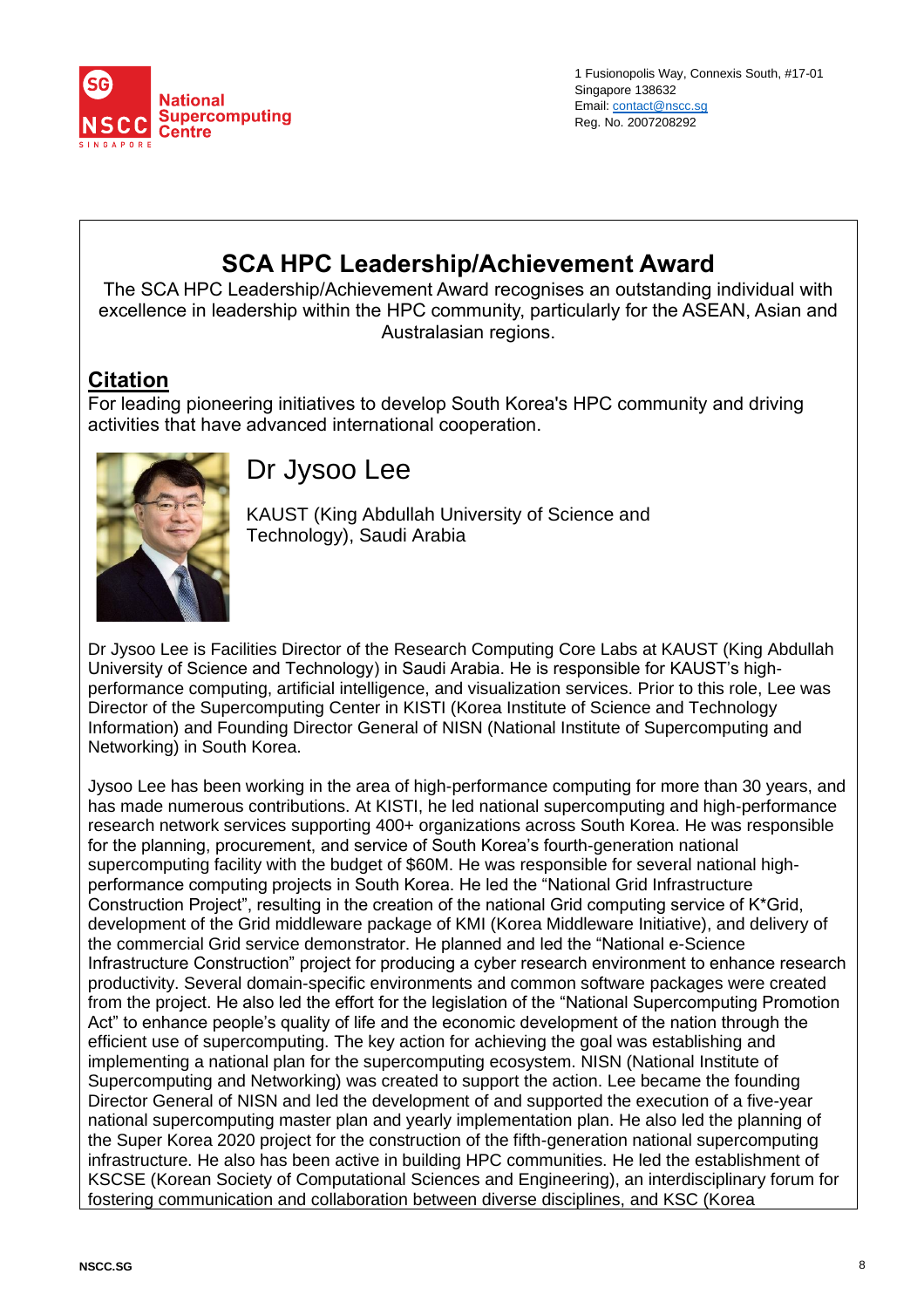

Supercomputing Conference), an annual event for the South Korean supercomputing community. As Deputy Chair of GFK (Grid Form Korea), which is the largest Grid research community in South Korea, he established formal relations with OGF (Open Grid Form) as an affiliate member. He also hosted and participated in numerous international meetings such as GGF (Global Grid Forum), PRAGMA (The Pacific Rim Application and Grid Middleware Assembly), and HPC Saudi.

At KAUST, he streamlined the research computing infrastructure of \$100M+ capital investment, and is serving as chair of the acquisition committee for the procurement of a third-generation flagship supercomputer. He created a program for impactful collaborations with major in-Kingdom organizations, resulting in three world records with Saudi Aramco, better daily forecasts with Saudi's National Center for Meteorology, and major cost savings with the Saudi Electricity Company. He also created a data science service, consisting of computing infrastructure, training and support programs.

He established the "Grid and Supercomputing Program" in UST (University of Science and Technology) in South Korea and had served as the Chief Professor since its inception. In 2018, he was selected as one of the "People to Watch" by HPCwire, a leading media in the area of highperformance computing.

## **SCA HPC Network Achievement Award**

HPC development in our region has not progressed in isolation or without the help of international partners from across the world. For their contribution towards helping to grow the HPC ecosystem in Asia, SCA HPC Network Achievement Award recognises individuals or organisations who have played key roles in helping develop the HPC infrastructure and the related ecosystem in the region.

## **Citation**

For contributions towards promoting global research and interaction between HPC communities through the establishment and growth of both local and international research and education networks.



# A/Prof Francis Lee Bu Sung

Singapore Advanced Research and Education Network (SingAREN), Singapore

Francis Lee is a trailblazer in the research and education community. He had initiated a number of major projects and initiatives that has brought the community together to work towards the common good.

He has been involved in SingAREN since it's early beginnings as a project funded by Telecoms Singapore and iDA in 1998. He spearheaded the discussion and formation of SingAREN as a notfor-profit entity. As the founding President of SingAREN in 2003, he focused the sustainability and